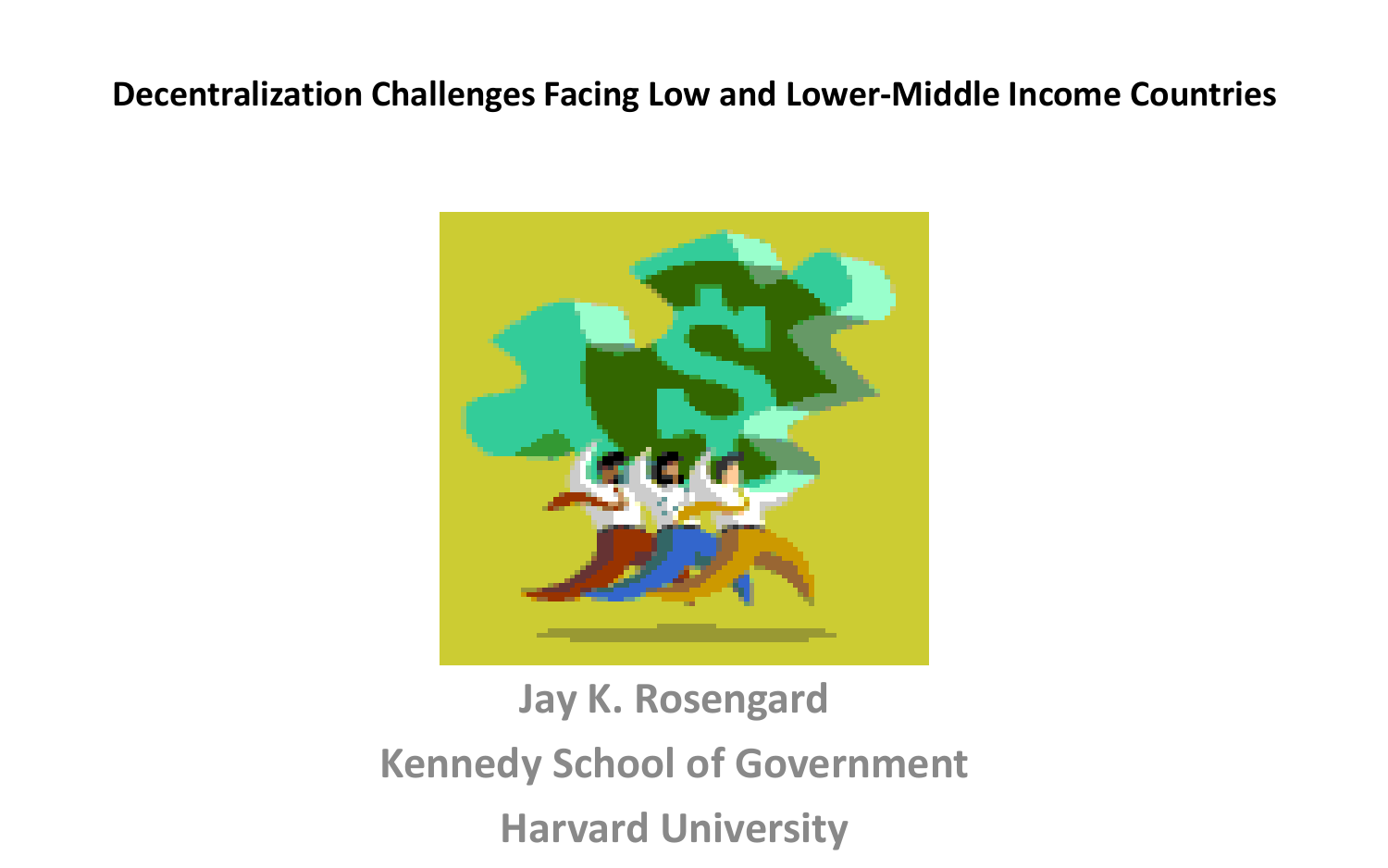ဝင်ငွေနိမ့် နှင့် ဝင်ငွေအလယ်အလတ်အောက်နိုင်ငံများ၌ ဗဟိုချုပ်ကိုင်မှုလျှော့ချရာတွင် ရင်ဆိုင်ရသော စိန်ခေါ် မှုများ



**Jay K. Rosengard Kennedy School of Government Harvard University**



- 
-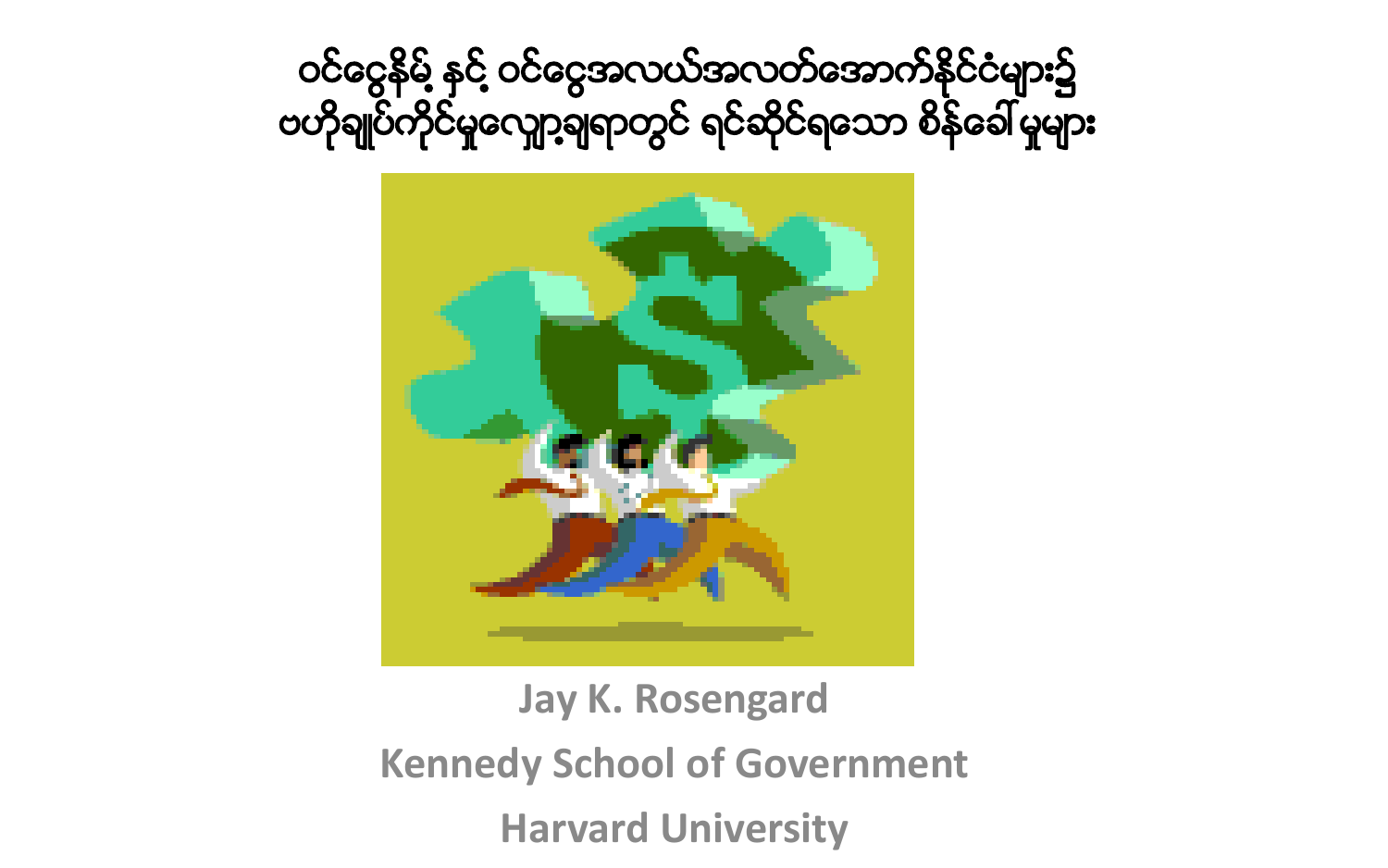## **Perceived Risks of Fiscal Decentralization**

- Perspective of central government
	- Macroeconomic instability
	- Political instability
	- Deterioration of local infrastructure and services
	- Increased corruption
	- Decreased FDI
- Perspective of local government
	- Unfulfilled expectations
	- Deterioration of local infrastructure and services
	- Fiscal gap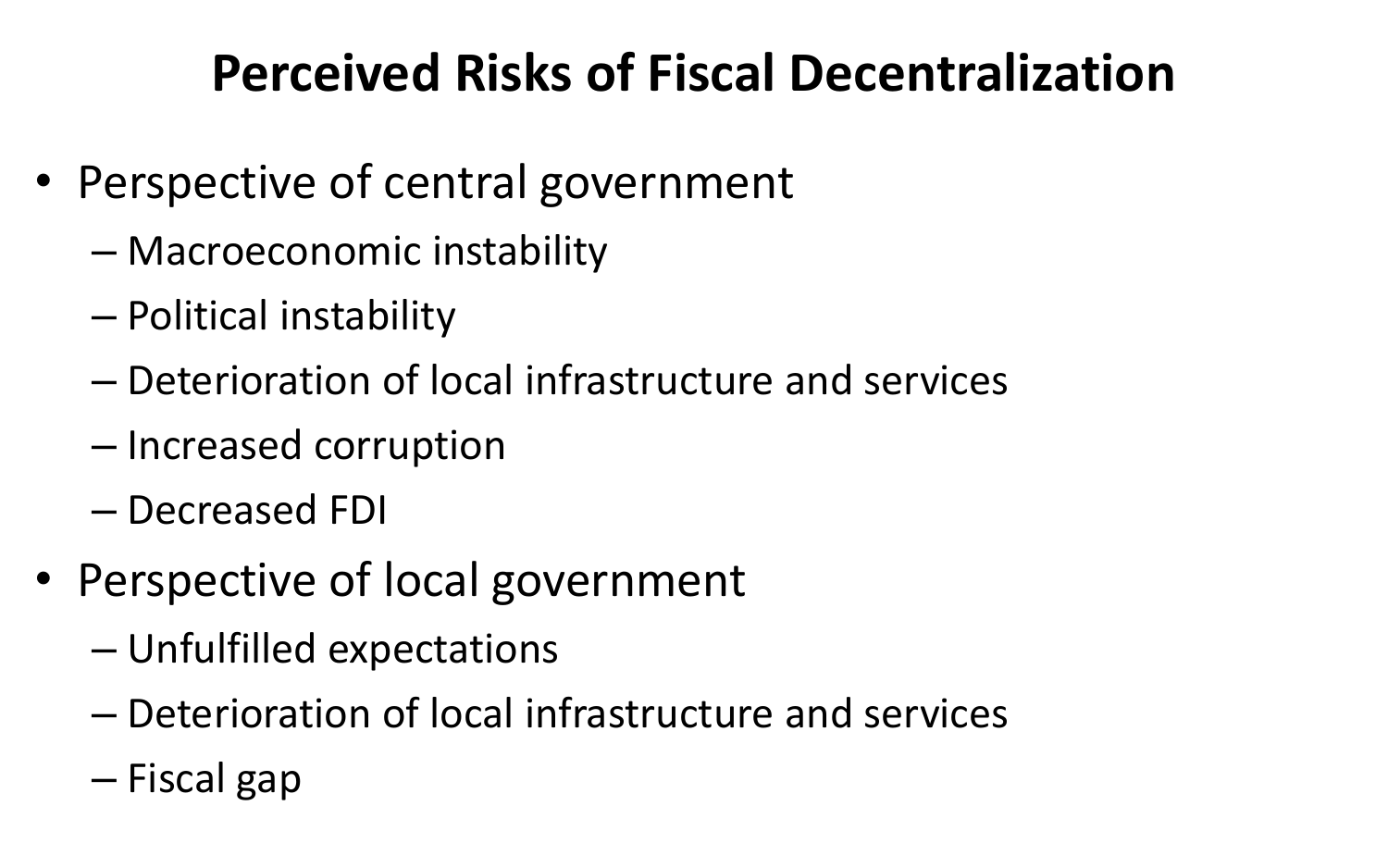

ဘဏ္ကာရေးဗဟိုချုပ်ကိုင်မှု လျှော့ချရာတွင် လေ့လာခဲ့သော စွန့်စားရမှုများ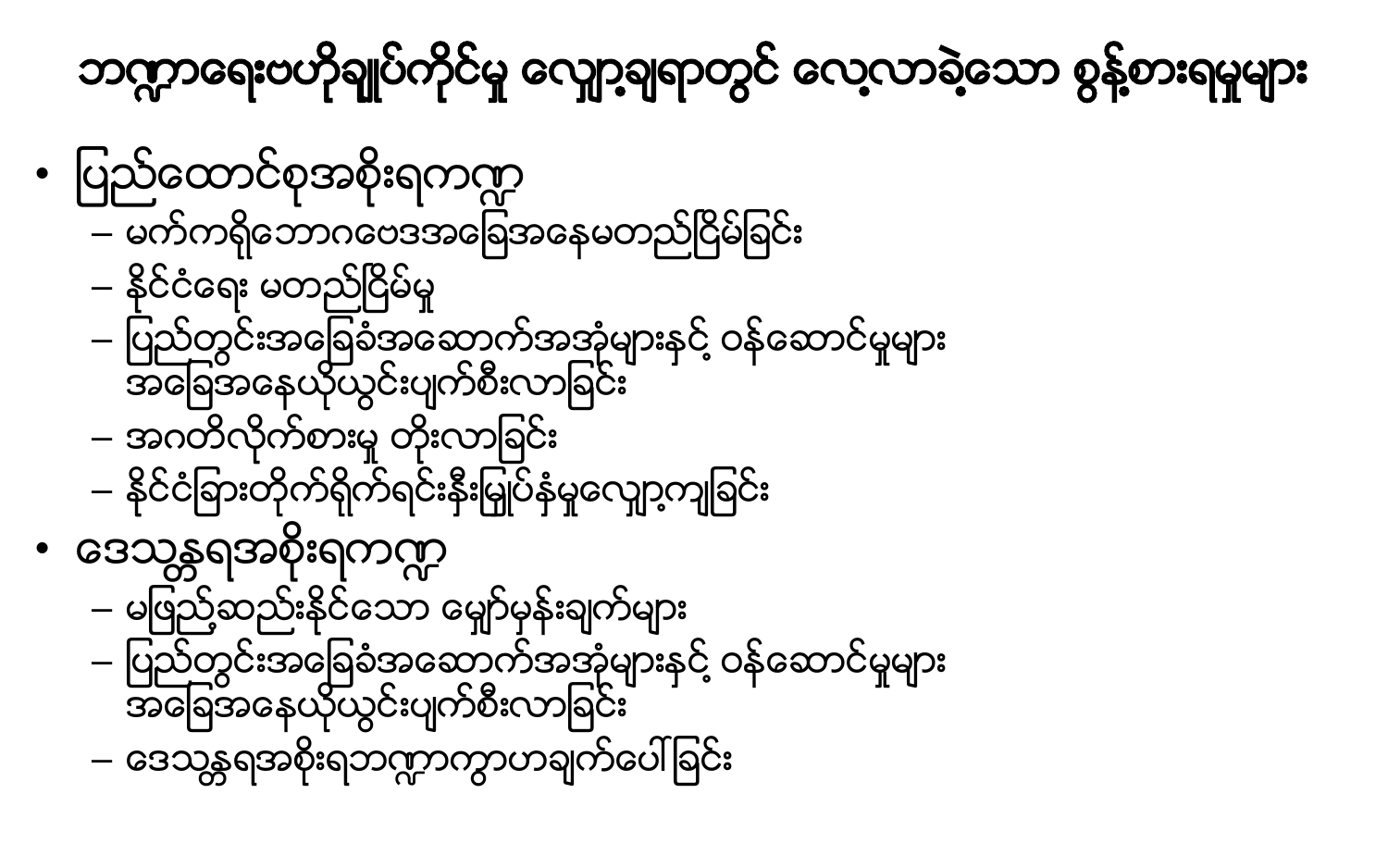## **Common Problems of Fiscal Decentralization**

- Measurement and evaluation
- Fiscal gap/unfunded mandates
- Increased dependency
- Economically inefficient and ineffective
- Politically top-down/centralized decentralization
- Process poorly designed/executed
- Competing policy objectives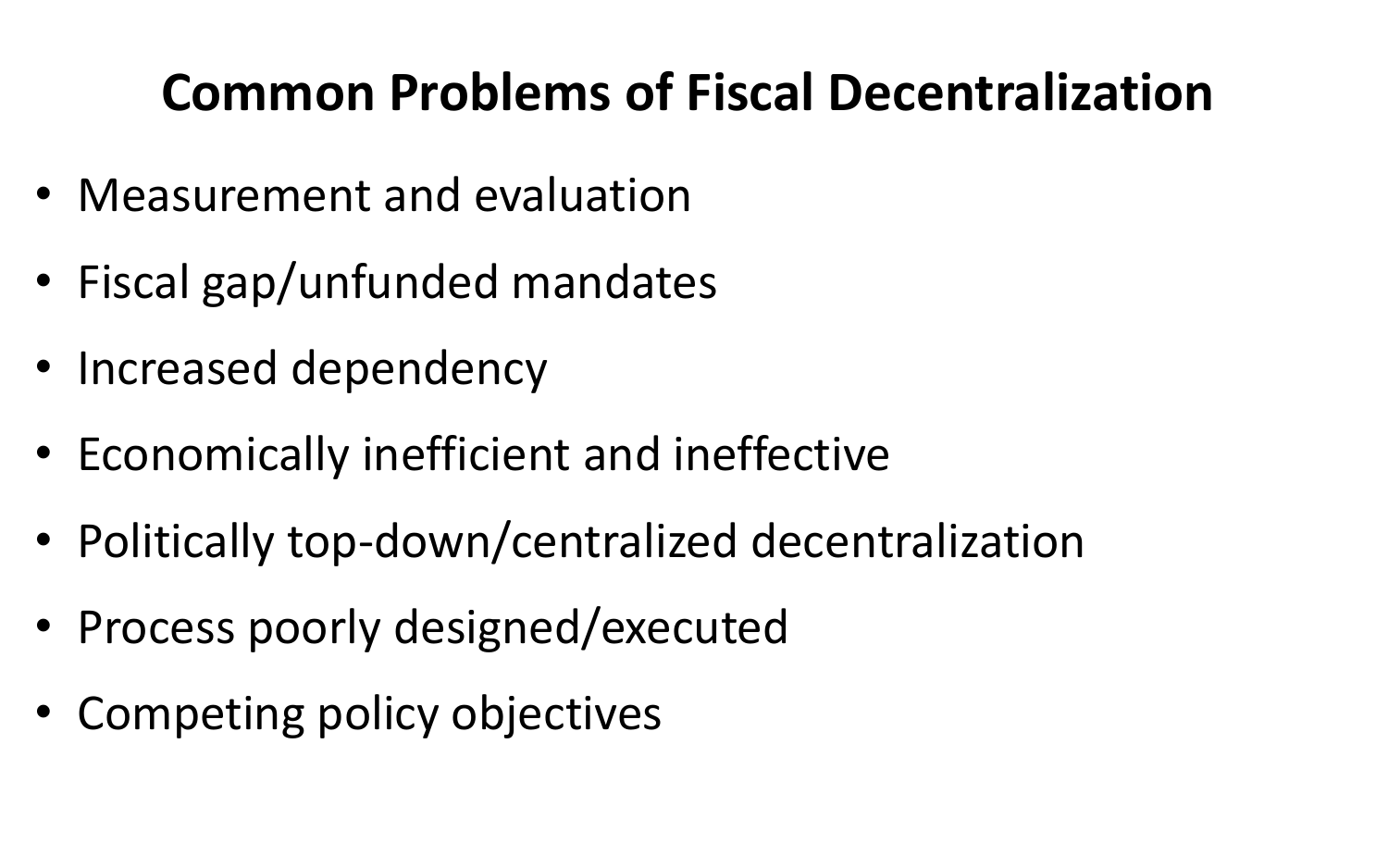- ဖြေလျော့ခြင်း (သို့့) ဗဟိုက အစပြုပေးသည့် ဗဟိုချုပ်ကိုင်မှု ဖြေလျော့သည့် ဖြစ်စဉ် • အေသအခ်ာ ေရးဆြ ဲထားျခင္းမရွိ၊ အေကာင္အထည္ေဖာ္မႈမရိွေသာ ဗဟိုချုပ်ိကိုင်မှုလျော့ချခြင်း လုပ်ငန်းစဉ် • မူဝါဒရည်ရွယ်ချက်များ အပြိုင်အဆိုင် ဖြစ်ပေါ လာခြင်း (ထိပ်တိုက်တွေလာခြင်း)
- နိုင်ငံရေးအရ အထက်မှအစပြု၍ အောက်သို့သက်ဆင်းသော ဗဟိုချုပ်ကိုင်မှု
- စီးပြားေရးအရ စြမ္းေဆာင္ရည္ႏွင္႔ထိေရာက္မႈတြင္အားနည္းျခင္း
- ဗဟိုအစိုးရအေပၚ တိုး၍ မွ ီခိုလာျခင္း
- ဘဏ္ဍာငွေကွာဟချက် / ဘဏ္ဍာငွေမပေးသော လုပ်ငန်းတာဝန်များ
- 
- ဘဏ္ဍာရေးဗဟိုချုပ်ကိုင်မှုလျော့ချုချင်းတွင် အတွေ့ရများသော ပြဿနာများ

ဘက္ကာရေးဆိုင်ရာ ဗဟိုချုပ်ကိုင်မှုကို တိုင်းတာခြင်းနင် ပြန်လည်လေ့လာဆန်းစစ်ခြင်း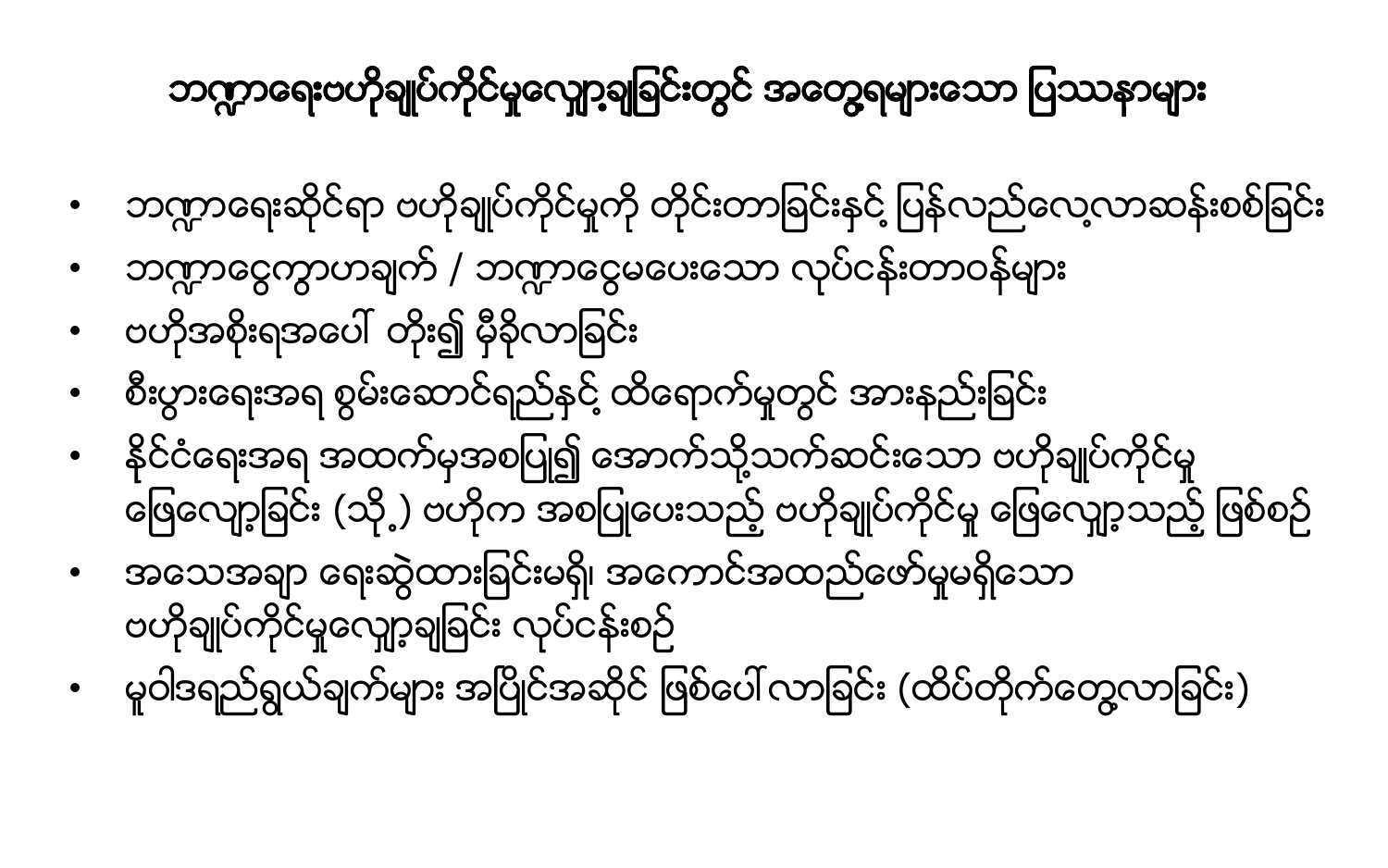### **WAYS TO MEASURE DEGREE OF DECENTRALIZATION**

- 1. OVER TIME (LONGITUDINAL, TIME SERIES)
- 2. ACROSS JURISDICTIONS (COMPARATIVE)

- FUNCTION (DESIGN/PLANNING/PROGRAMMING; FINANCING; PRODUCTION/PROVISION; MONITORING/CONTROL; EVALUATION)
- - LOCATION (URBAN/RURAL; BIG/SMALL; GEOGRAPHIC SIMILARITIES)
- -SANITATION, EDUCATION, SECURITY)
- $\equiv$

### 3. QUANTITATIVE INDICATORS (OBJECTIVELY VERIFIABLE)

| MONEY |
|-------|
|-------|

- STAFFING
- COST EFFECTIVENESS

### 4. UNITS OF COMPARISON

SECTOR (TRANSPORT, AGRICULTURE, HEALTH AND

 SUB-SECTOR (ROADS, FERRIES, IRRIGATION, FLOOD CONTROL, WATER, WASTERWATER, SOLID WASTE, DRAINAGE, SCHOOLS AND SUPPLIES, LOCAL POLICE)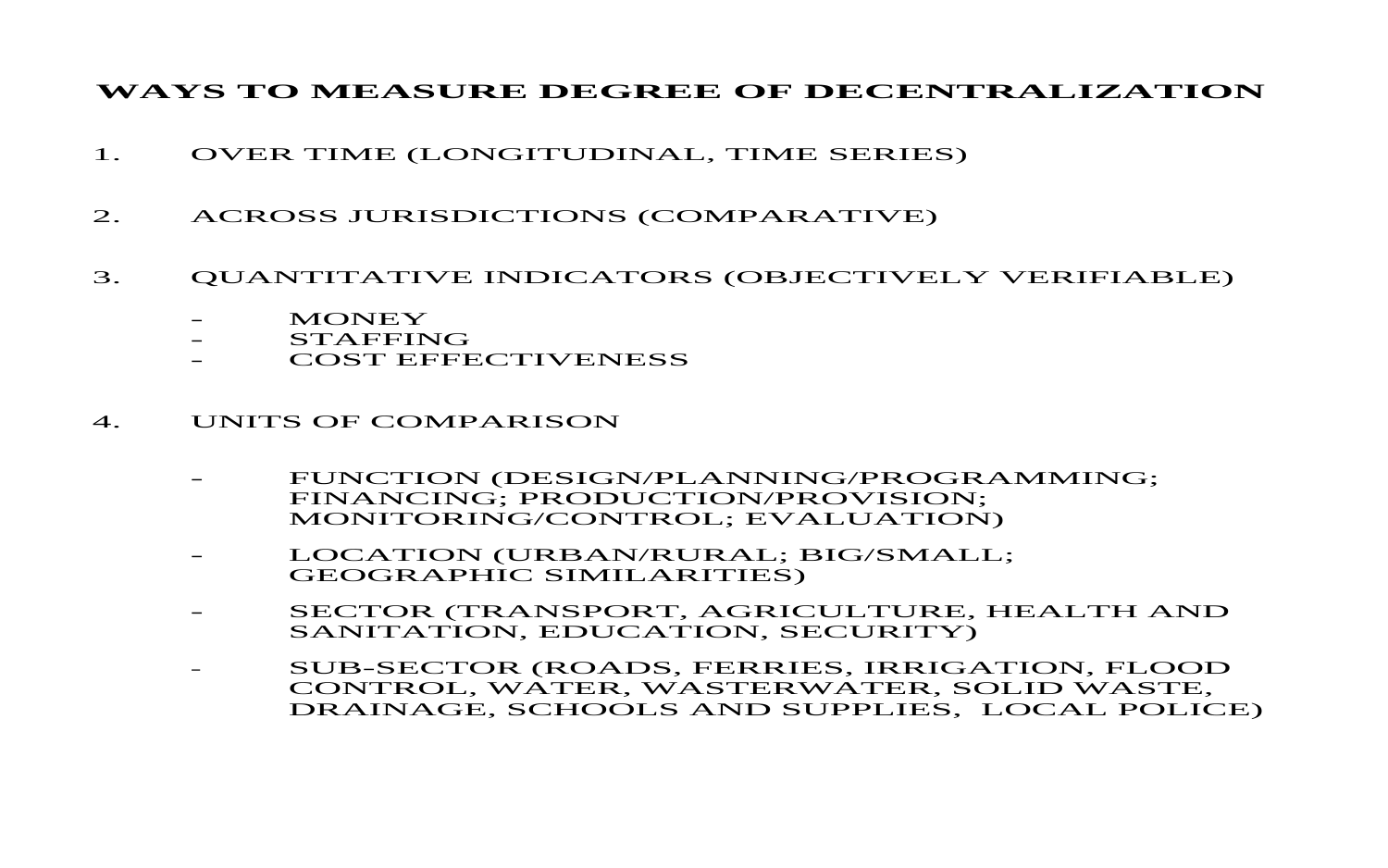ဗဟိုချုပ်ကိုင်မှုဖြေလျော့မှုဒီကရီကို တိုင်းတာသော နည်းလမ်းများ ၁။ ကာလတလျောက်ဖြစ်ပေါ်တိုးတက်မှု (longitudinal, time series) ၂။ အုပ်ိချုပ်ိရေးဒေသများ၊ အဖွဲ့အစည်များအကြား (comparative နိုင်းယှဉ်ခြင်း) ၃။ တိုင်းတာရသည့်ညွန်ကိန်းများ (သက်သေပြနိုင်ရေး ရည်ရွယ်ချက်အတွက်) • ေင ြေၾကးအတို္င္းအတာအားျဖင့္ • ဝန္ထမ္းခန္ ႔အပ္မႈမ်ား • အသံုးစရိတ္မ်ား၏ စြမ္းေဆာင္ရည္ ၄။ နိုင်းယုဉ်တိုင်းတာမူယူနစ်များ • လုပ္ငန္းေဆာင္တာမ်ားအားျဖင့္(ဒီဇိုင္းေရးဆြဲျခင္း၊ အစီအစဥ္ေရးဆြဲုျခင္း၊ ဘ႑ာေငြ ရွာေဖြ ပံ့ပိုးျခင္း၊ ျပည္သူ႔ဝန္ေဆာင္မႈမ်ား ထုတ္လုပ္ျခင္း/ပံ့ပိုးျခင္း ၊ ေစာင့္ၾကည့္ထိန္း ေက်ာင္းျခင္း ၊ ျပန္လည္ဆန္းစစ္ျခင္း) • ေနေရာဒေသအာဖြင့် (မြို့ပြ/ကျေးလက် ၊ အရွယ်အစားအားဖြင့် ၊ ပထဝီအနေအထား တူညီမှုများအရ) • က႑အလိုက္(သယ္ယူပို႔ေဆာင္ေရး၊ စိုက္ပ်ိုဳးေရး၊ က်န္းမာေရးႏွင့္သန္ ႔ရွင္းေရး၊ ပညာ ေရး၊ လံုျခံဳေရး) • က႑ခြဲအလိုက္(လမ္း၊ ေရယာဥ္မ်ား၊ ဆည္ေျမာင္း၊ ေရလႊမ္းမိုးမႈကာကြယ္ေရး၊ ေရႏွင့္ သန္နရှင်းမှ ၊ မိလ္လာေရ၊ ရေမြောင်းစနစ်၊ ကျောင်းများ၊ ပညာရေးသွင်းအားစုများ၊ နယ်မြေရဲ)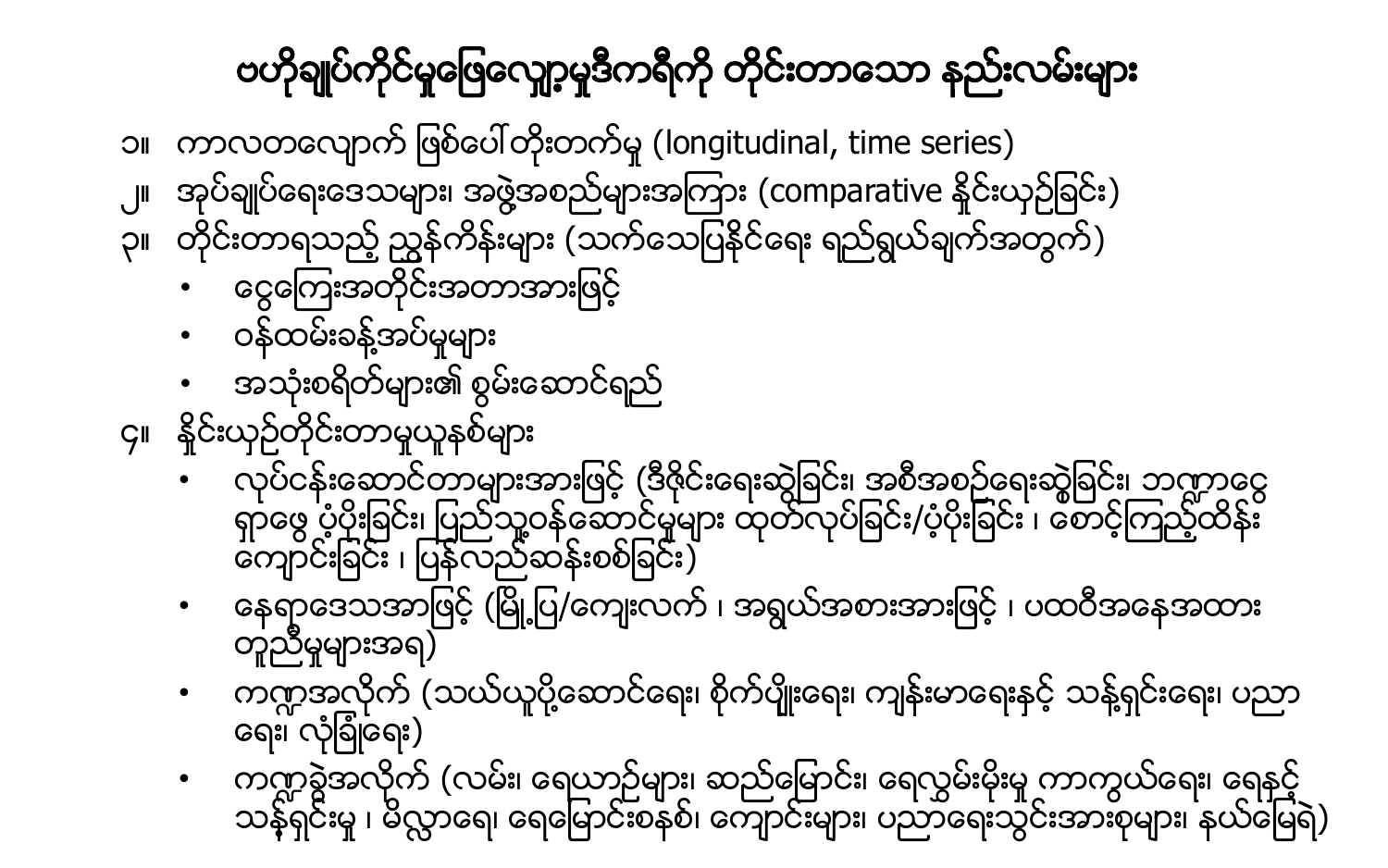## **Fiscal Decentralization and Fiscal Gaps**

- Most common type of fiscal decentralization is politically driven and expenditure led
- Usually leads to fiscal gap between expenditure responsibilities and available resources
- Gap closed by a national resource transfer program with the unintended consequence of providing disincentives to mobilize own source revenue
- Central government silo structure hinders coordination of expenditure and revenue functions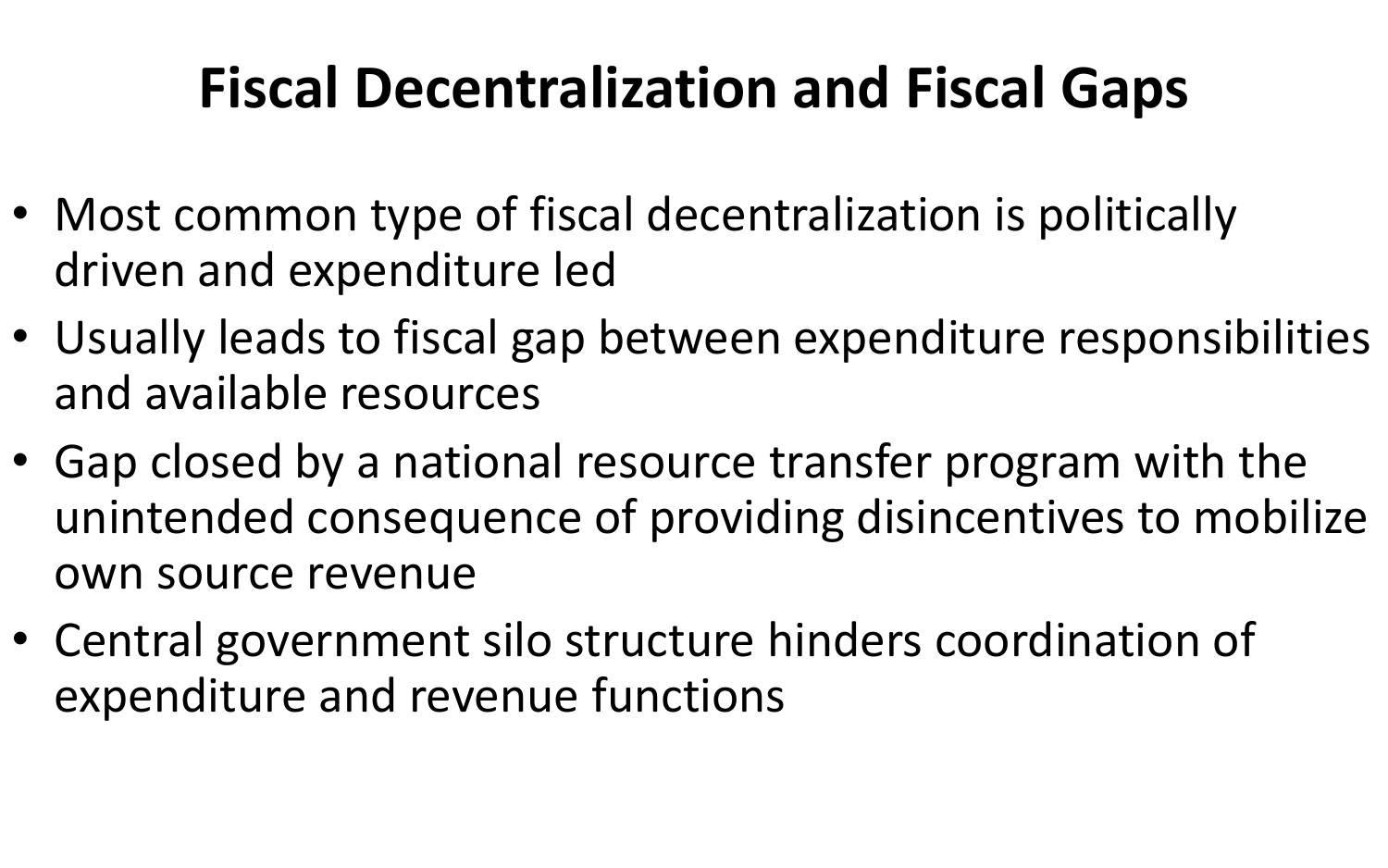- သဘာပသယံဇာတမှ ရငွေများအား ဗဟိုမုဒေသအစိုးရများထံ လွှဲပြောင်းပေး ခြင်းဖြင့် အဆိုပါ ဘဣာငွေကွာဟချက်အား လျော့ပါးစေသော်လည်း မရည်ရွယ် သည့် အကျိုးဆက်မှာ ကိုယ်ပိုင်ဘဏ္ဍာငွေရနိုင်သောရင်းမြစ်များကို စုစည်းရန် မက်လုံးများ မဖန်တီးပေးနိုင်ခြင်းဖြစ် • ျပည္ေထာင္စုအစိုးရ၏ သီးျခားရပ္တည္မႈပံုစံသည္ အသံုးစရိတ္နွင္ ႔ ရေငြဆိုင္ရာ တွင် (ဒေသဆိုင်ရာအစိုးရများနှင့်) ပူးပေါင်းဆောင်ရွက်မှုကို အားနည်းစေ
- ဘက်မှ ဦးေဆာင်ေမာင်းနင်ခြင်းနင် အသုံးစရိတ်ကို ဦးတည်ရေးဆွဲခြင်း • များသောအားဖြင့် အသုံးစရိတ်တာပန်များနှင့် ရရှိနိုင်သော ဘဏ္ဍာရင်းမြစ်များ အကြား ဘဏ္မာတွေကာဟချက်ကို ဖြစ်စေ
- အမ်ားဆံုးေတြ႔ရေသာ ဘ႑ာေရးဗဟိုခ်ဳပ္ကိုင္မႈေျဖေလ်ာ့သည့္ပံုစံသည္ႏိုင္ငံေရး
- ဘက္ကာေရးဗဟိုချုပ်ကိုင်မှု လျှော့ချခြင်းနှင့် ဘက္ကာငွေကွာဟချက်များ



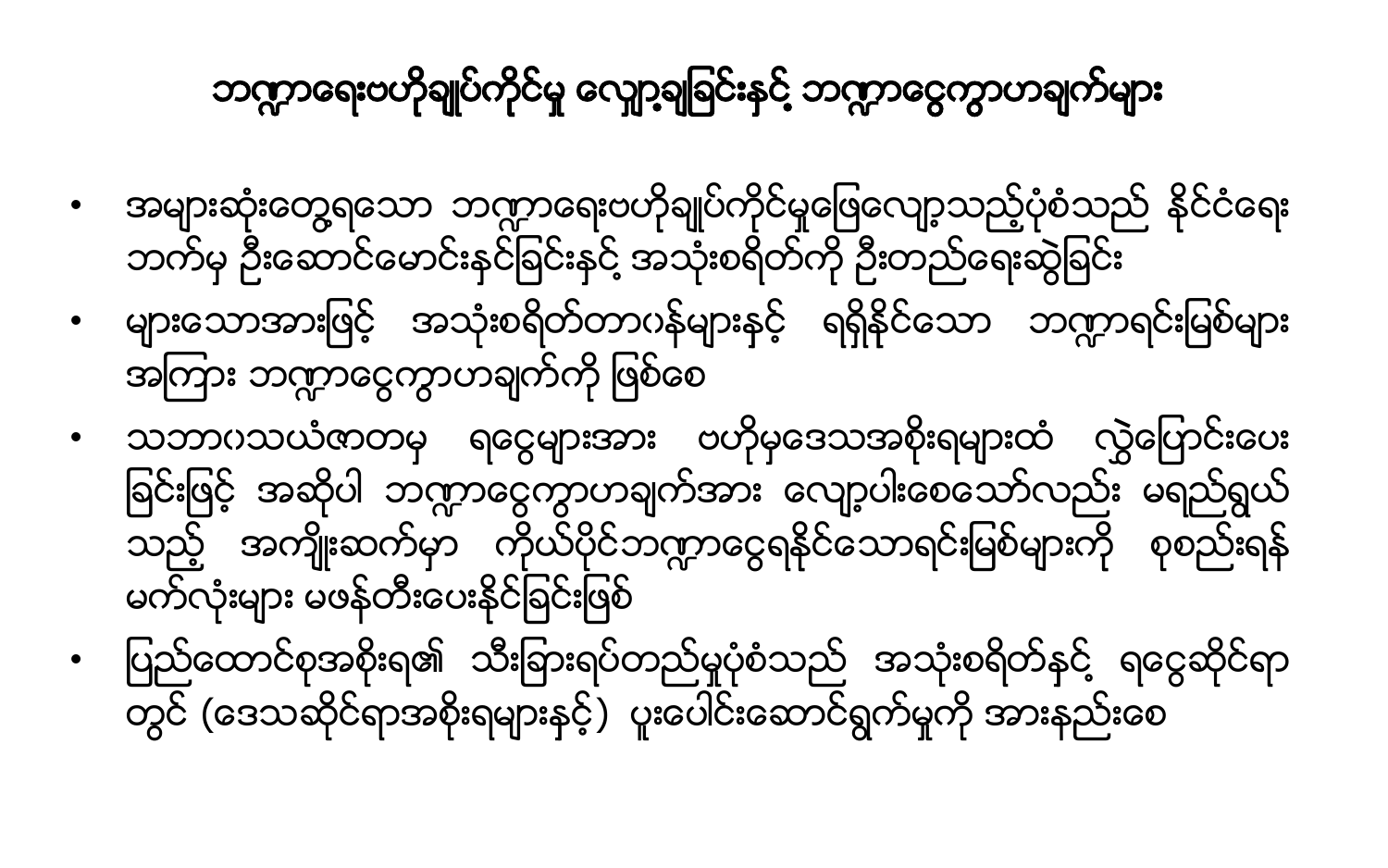# **Decentralization Results (1)**

### General

- Usually mixed results
- Measurement and evaluation problems
- Unfunded mandates
- Centralized decentralization

## Failures

- Economic: Inefficient and ineffective
- Political: Top-down
- Process: Poor design and/or execution
- Policy: Competing objectives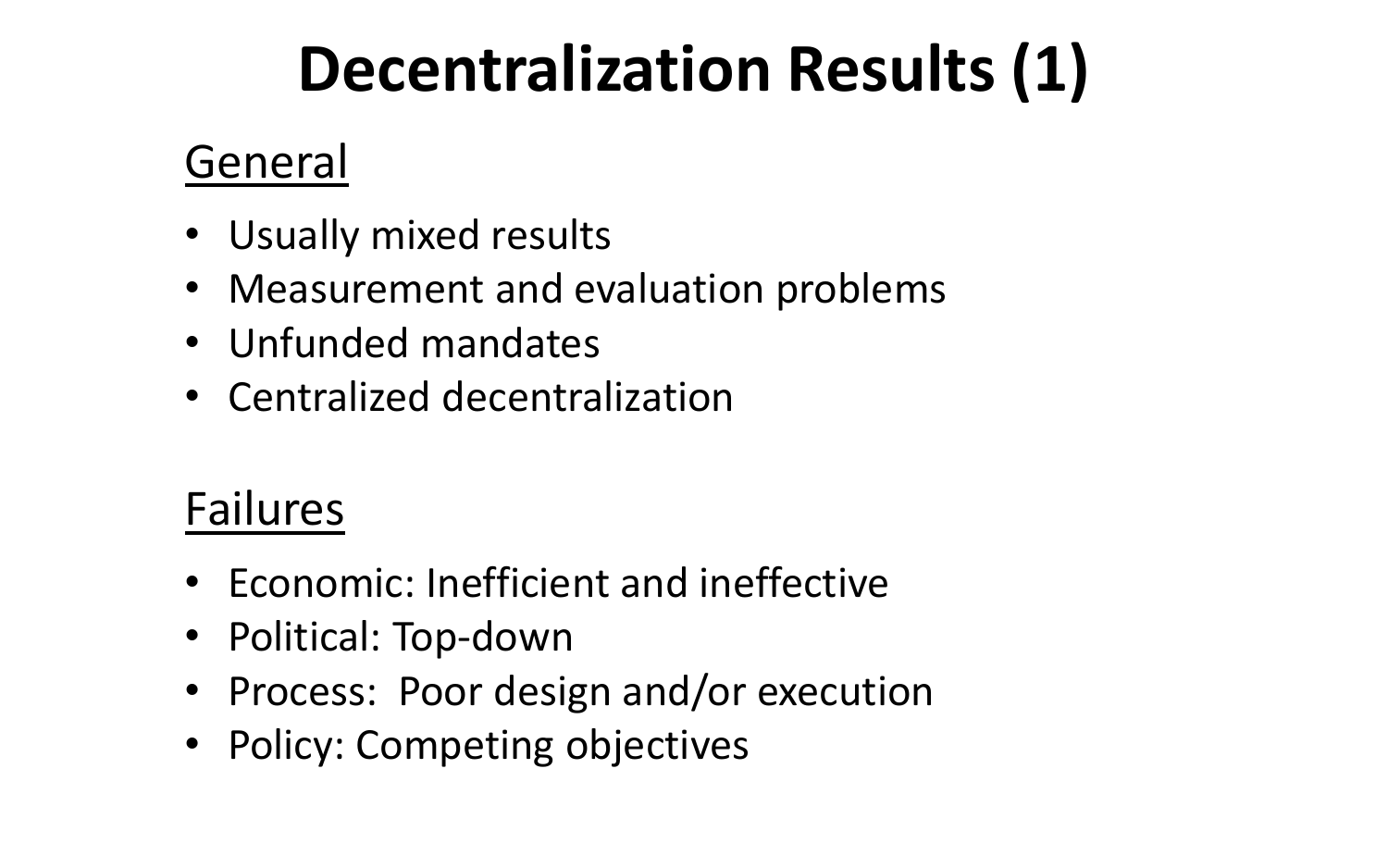ျခံဳငံု၍ ေျပာရလွ်င္ • ေရာေထြးသည္ ႔ရလဒ္မ်ား

ဗဟိုချုပ်ကိုင်မှု လျှော့ချခြင်း၏ ရလဒ်များ (၁)





• ျဖစ္စဥ္/လုပ္ငန္းစဥ္အရ : မူဝါဒအားနည္းျခင္း နွင့္၊ သို့မဟုတ္ လက္ေတြ႔

စီးပွားေရးရှထောင့်အရ : စွမ်းေဆာင်ရည် အားနည်းခြင်းနင့် ထိရောက်မှု မရှိခြင်း နိုင်ငံရေးရှုထောင့်အရ : (အပေါ်မှသာ ဆုံးဖြတ်သော) အထက်မှအောက်သို့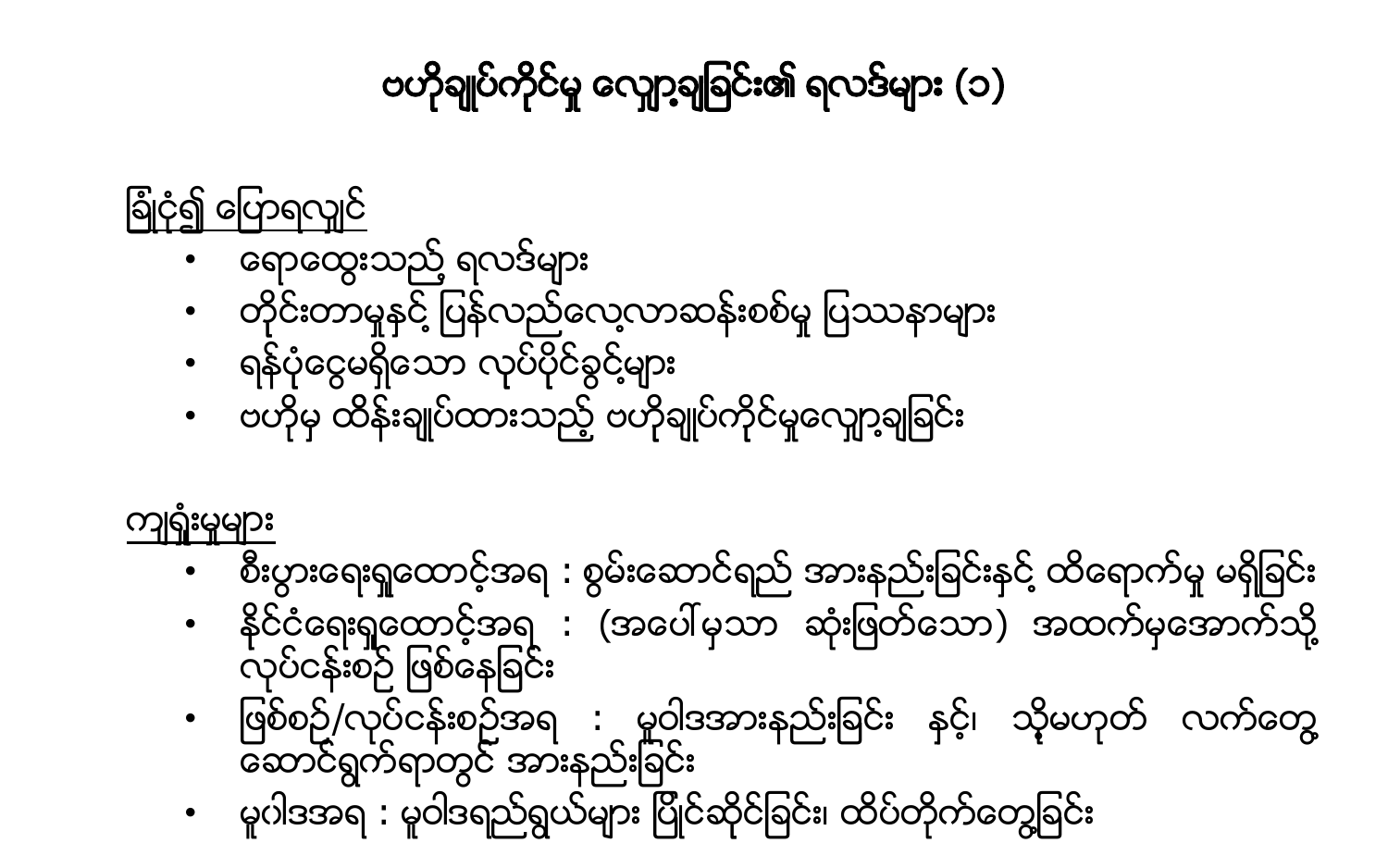# **Decentralization Results (2)**

### Successes

- Low profile, focused, manageable: Small in scope, phased, specific functions, asymmetrical
	- *vs. "Big Bang" approach*
- Also include: Capacity building, incentives, civil service reform, political commitment, dynamism, well-designed grant transfers, tax decentralization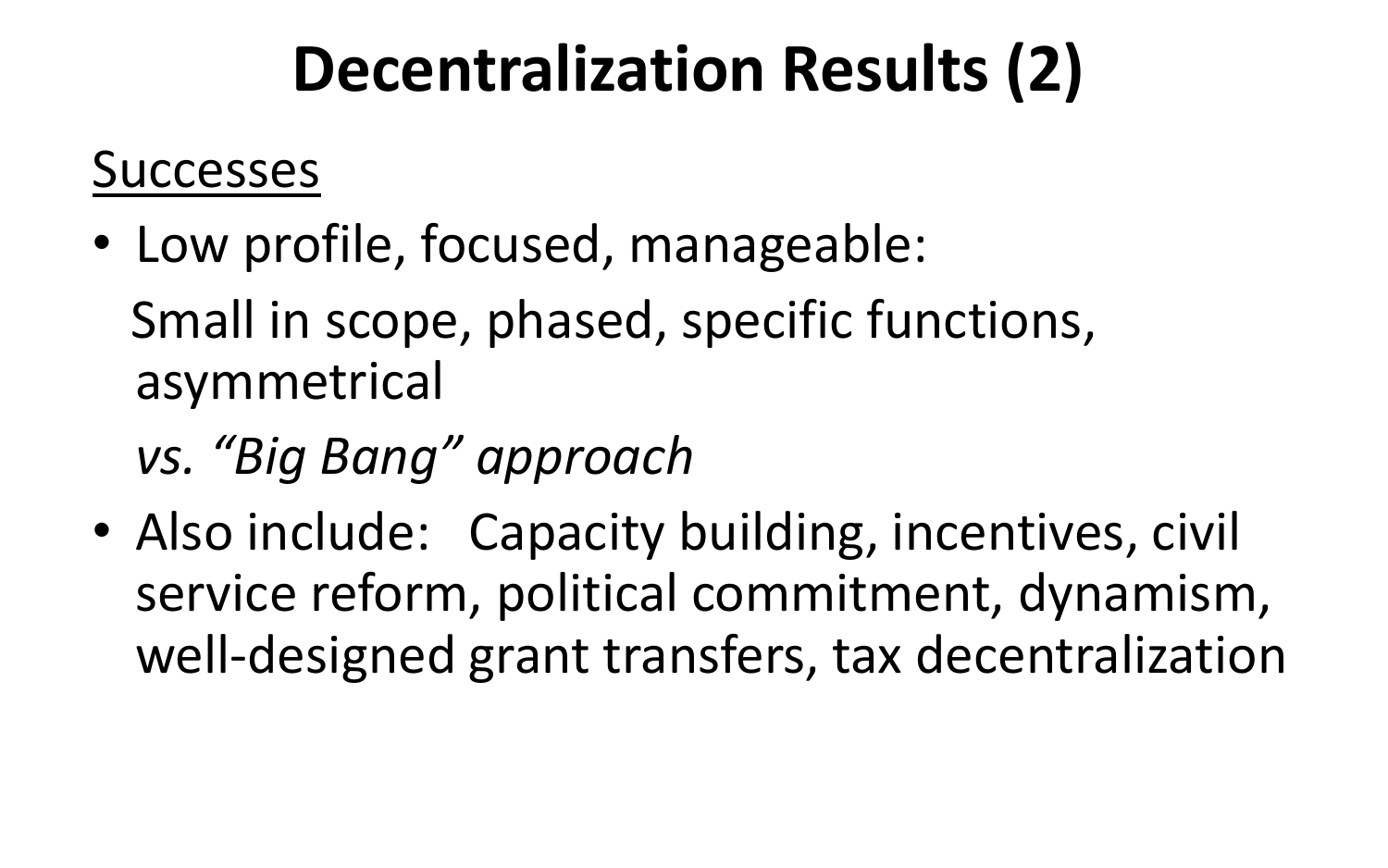သံဓိဌာန်၊ ဘက္ကာေငွ လွဲေပြာင်းငွေများ၊ အခွန်စနစ်ကို ဗဟိုချုပ်ကိုင်မှု လျော့ကျလာခြင်း

ဖြစ်ခြင်း ကြီးကြီးမားမားကို တပြေးညီ ရုတ်ချည်းဆောင်ရွက်ခြင်း Big-bang Approach)

အောင်မြင်မှုများ

ဗဟိုချုပ်ကိုင်မှု လျော့ချဆြင်း၏ ရလဒ်များ (၂)

– အတိုင္းအတာေသးေသးတြင္ စတင္ေဆာင္ရြက္နိုင္ျခင္း၊ တစ္ဆင့္ျပီးမွ တစ္ဆင့္ေဆာင္ ရွက်နိုင်ခြင်း၊ သီးသန့်လုပ်ငန်းအမျိုးအစားများအလိုက် ဆောင်ရွက်နိုင်ခြင်း၊ ဒေသအား လုံးတွင် တပြေးညီေဆာင်ရွက်ရန် မလိုအပ်ခြင်း (ဆန်ကျင်ဘက်အားဖြင့် အတိုင်းအတာ

• ထင္ထင္ရွားရွားေဆာင္ရြက္ရန္မလိုျခင္း၊ အာရံုစိုက္ေဆာင္ရြက္ႏိုင္ျခင္း၊ ထိန္းနိုင္သိမ္းႏိုင္

• စြမ္းေဆာင္ရည္ျမွင့္တင္ျခင္း၊ မက္လံုးမ်ား၊ ျပည္သူ႔ှန္ထမ္း ျပဳျပင္ေျပာင္းလဲေရး၊ နိုင္ငံေရး ၊ မဆုတ္မနစ္ အရွိန္ျဖင့္ေဆာင္ရ ြက္ျခင္း၊ ေကာင္းစြာဒီဇိုင္းေရးဆြဲထားေသာ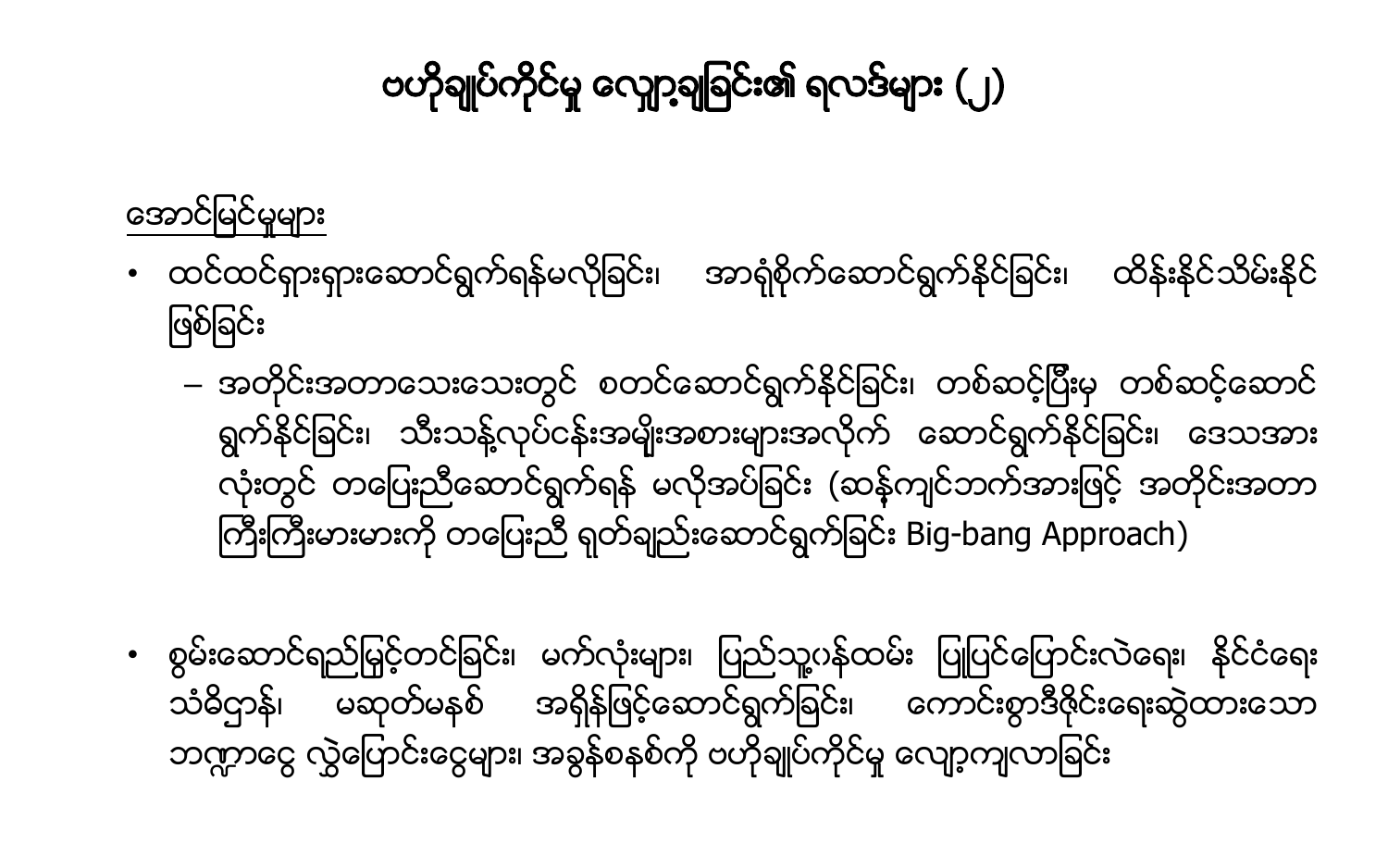## **Key Factors**

### • **Contributing**

- Age of nation (older  $\rightarrow$  more successful)
- $-$  Size of GDP (larger  $\rightarrow$  more successful)
- $-$  Mass media (more developed  $\rightarrow$  more successful)
- Industrialization (more industrialized  $\rightarrow$  more successful)
- Number of local governments (more LGUs  $\rightarrow$  more successful)

### • **Not contributing**

- Geographic size
- Population size and density
- Degree of urbanization
- Constitutional structure
- Ethnic composition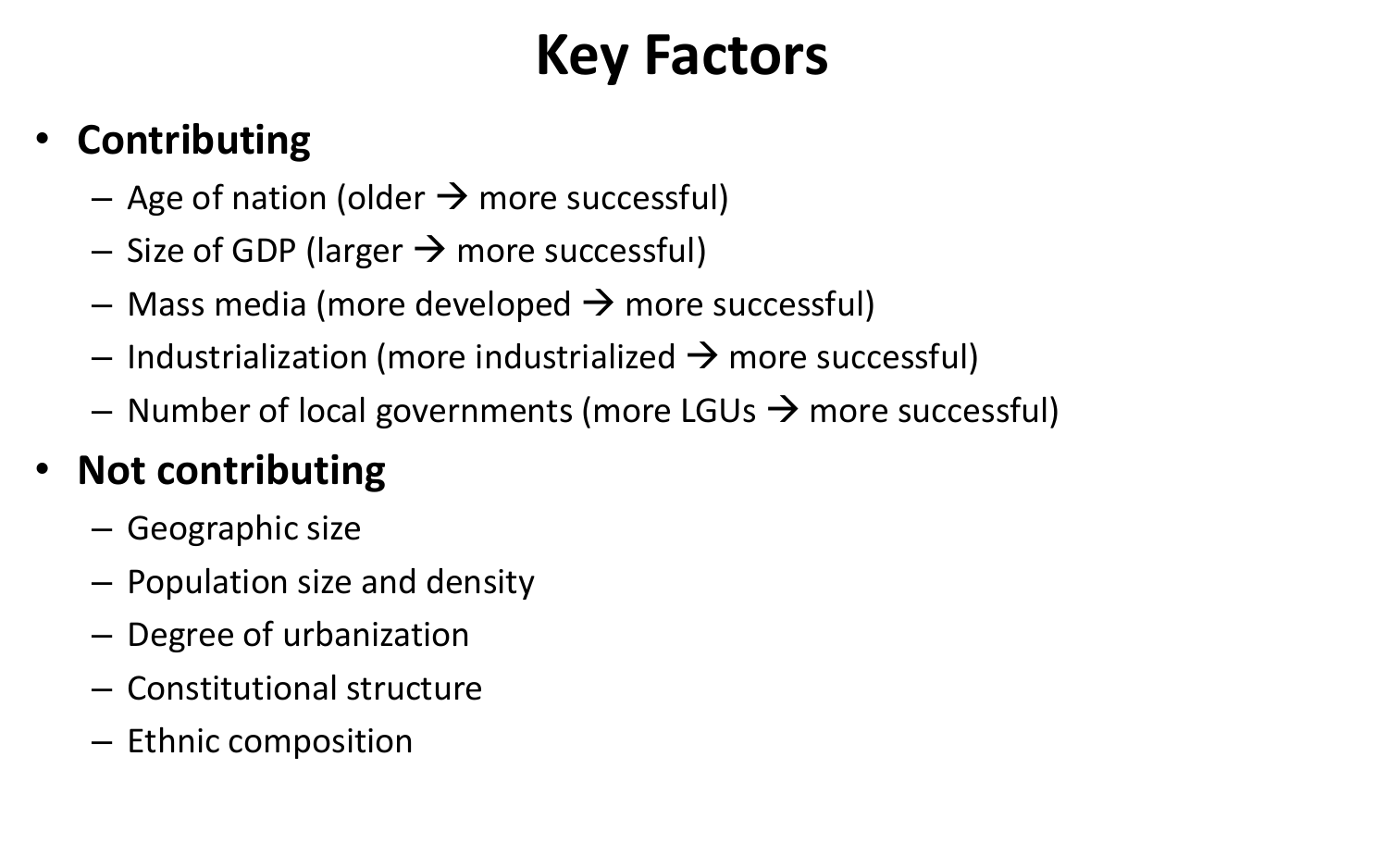- စက်မှုဖွံဖြိုးမှု (စက်မှုဖွံဖြိုးလေ  $\rightarrow$  ပိုအောင်မြင်လေ) ဗဟိုချုပ်ကိုင်မှုလျော့ချခြင်းနှင့် မသက်ဆိုင်သည့်အချက်များ – ပထဝီအရြယ္အစား – လူဦးေရပမာဏႏွင္႔လူဦးေရသိပ္သည္းမႈ – ျမိဳ႔ျပျဖစ္ထြန္းမႈအဆင့္ – ဖြဲ႔စည္းပံုအေျခခံဥပေဒအျပင္အဆင္ လူမျိုးစုများ ပါပင်မှု
- အဓိကကျသော အမြေခံအကြောင်းများ – ႏိုင္ငံ၏ သက္တမ္း (ပိုၾကာေလ ပိုေအာင္ျမင္ေလ) – စုစုေပါင္းျပည္တြင္း ထြက္ကုန္ပမာဏ (ပိုၾကီးေလ ပိုေအာင္ျမင္ေလ) လူထုဆက်သွယ်ေရး (ပိုဖွံဖြိုးလေ  $\rightarrow$  ပိုအောင်မြင်လေ) အေသန္တရအစိုးရအရေအတွက် (ပိုများေလ  $\rightarrow$  ပိုအောင်မြင်လေ)
- 
- ဗဟိုချုပ်ကိုင်မှုလျော့ချခြင်းကို အားပေးသည့်သည့်အချက်များ
- ဗဟိုချုပ်ကိုင်မှုလျော့ချခြင်းဆိုင်ရာ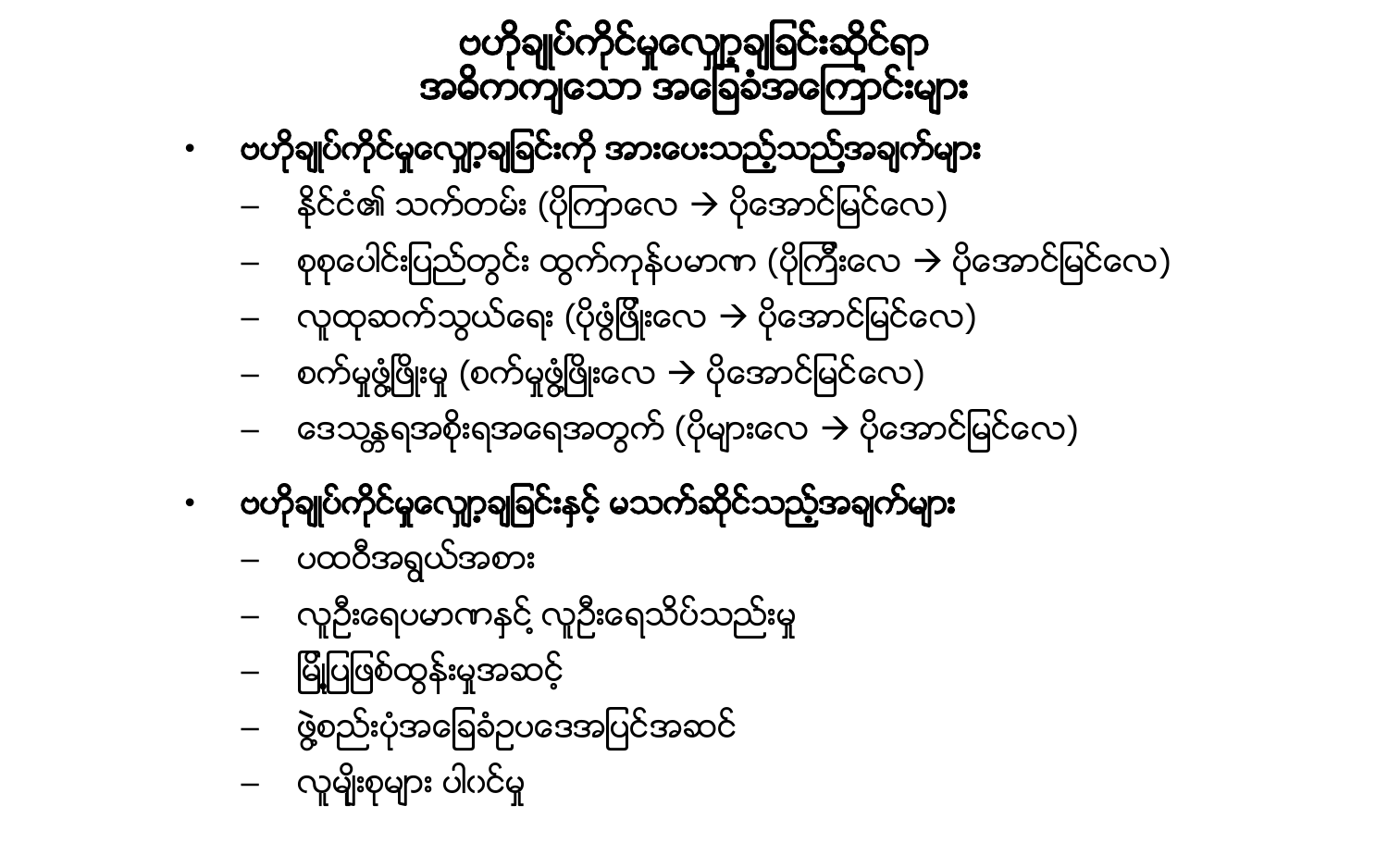# **Warnings**

- Not quick fix for administrative/political/economic woes
- Can jeopardize stability, undermine efficiency, increase corruption during transition – Not suitable for a country experiencing a severe crisis
- 
- **Risk of macroeconomic disequilibrium**
	- No hard budget constraint  $\rightarrow$  large, chronic deficits
	- Implicit central government guarantee  $\rightarrow$  unsustainable borrowing

## • **Risk of political instability**

## • **Risk to delivery of essential infrastructure and services**

- Inadequate local government institutional capacity
- Decentralized corruption with increased uncertainty

## • **Risk of social inequality**

- Can worsen regional imbalances
- Can worsen local inequities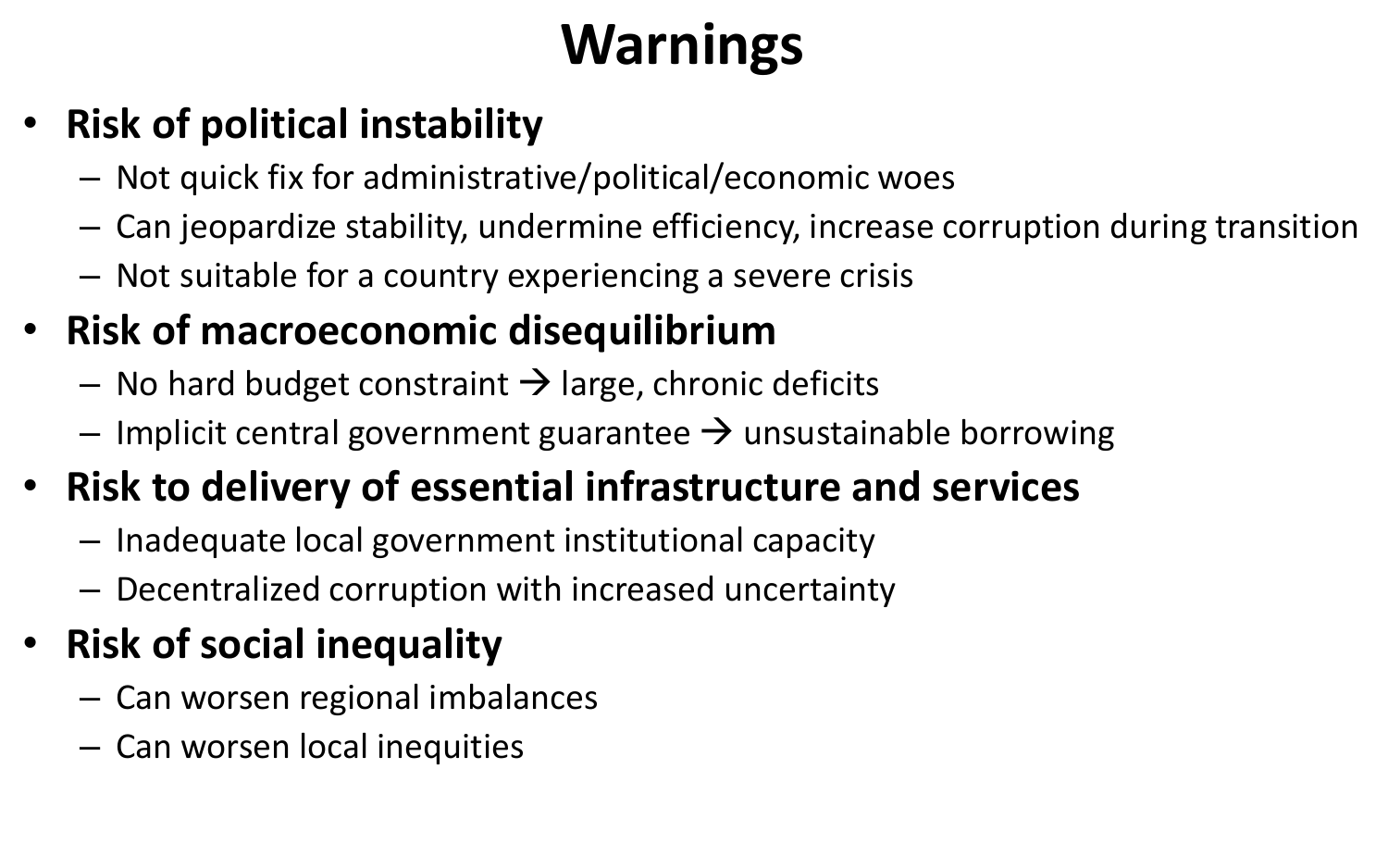- ေဒသတြင္း တရားမမွ်တမႈမ်ား ပို၍ ဆိုးရြာေစႏိုင္
- တိုင်းဒေသကြီး၊ ပြည်နယ်ဒေသများအကြား မညီမျှမှုကို ပို၍ ဆိုးရွားစေနိုင်
- လူမှုဘဝမညီမှုုမှုအန္တရာယ်
- ဒေသန္တရအစိုးရ၏ အင်စတီကျုးရှင်းဆိုင်ရာ စွမ်းဆောင်ရည် မလုံလောက်ခြင်း – တိုးျမင့္လာေသာမေရရာမႈမ်ားနွင့္အတူေအာက္ေျခအစိုးရအဆင့္မ်ားတြင္ပါ အဂတိလိုက္စားမႈမ်ား ျဖစ္ႏိုင္ျခင္း
- မရှိမဖြစ်လိုအပ်သော အခြေခံအဆောက်အအုံနှင့်ဝန်ဆောင်မှုများ ပံ့ပိုးရာတွင် အားနည်းမှု
- ေခ်းေငြယူျခင္း
- ကြံုရနိုင်
- မက်ကရိုဘောဂဗေဒမျှခြေမရှိမူသော စွန့်စားမှု
- မူ တိုးလာခြင်းတို့ကို သတိပြုရန်လို – ပြင်းထန်သော အကျပ်အတည်းကြုံတွေ့နေရသော နိုင်ငံမျိုးအတွက် မသင့်တော်
- တည်ငြိမ်မှုကို ထိခိုက်နိုင်၊ စွမ်းဆောင်ရည်ကို အဟန့်အတားဖြစ်စေခြင်း၊ ပြောင်းလဲမှုဖြစ်စဉ်တွင် အဂတိလိုက်စား
- အုပ္ခ်ဳပ္ေရး၊ ႏိုင္ငံေရး၊ စီးပြားေရးဆိုင္ရာ အားနည္းခ်ိဳ႔ယြင္းခ်က္မ်ားကို ခ်က္ျခင္းေပ်ာက္ေစမည့္ကုထံုးမဟုတ္
- နိုင်ငံရေး မတည်မငြိမ်ဖြစ်ခြင်းဆိုင်ရာ စွန့်စားရမှု

– ျပည္ေထာင္စုအစိုးရ၏ အာမခံမႈမ်ား ေရရွည္တြင္ ျပန္လည္ေပးဆပ္ႏိုင္စ ြမ္း မရွိေလာက္သည္ အထိ

- တင်းကျပ်သော ဘဏ္ဍာရေးအကန့်အသတ်များ မရှိ → ကြီးမားပြီး, နာတာရှည်ဖြစ်သည့် ဘတ်ဂျက်လိုငွေပြမှုများ

သတိပေးချက်များ